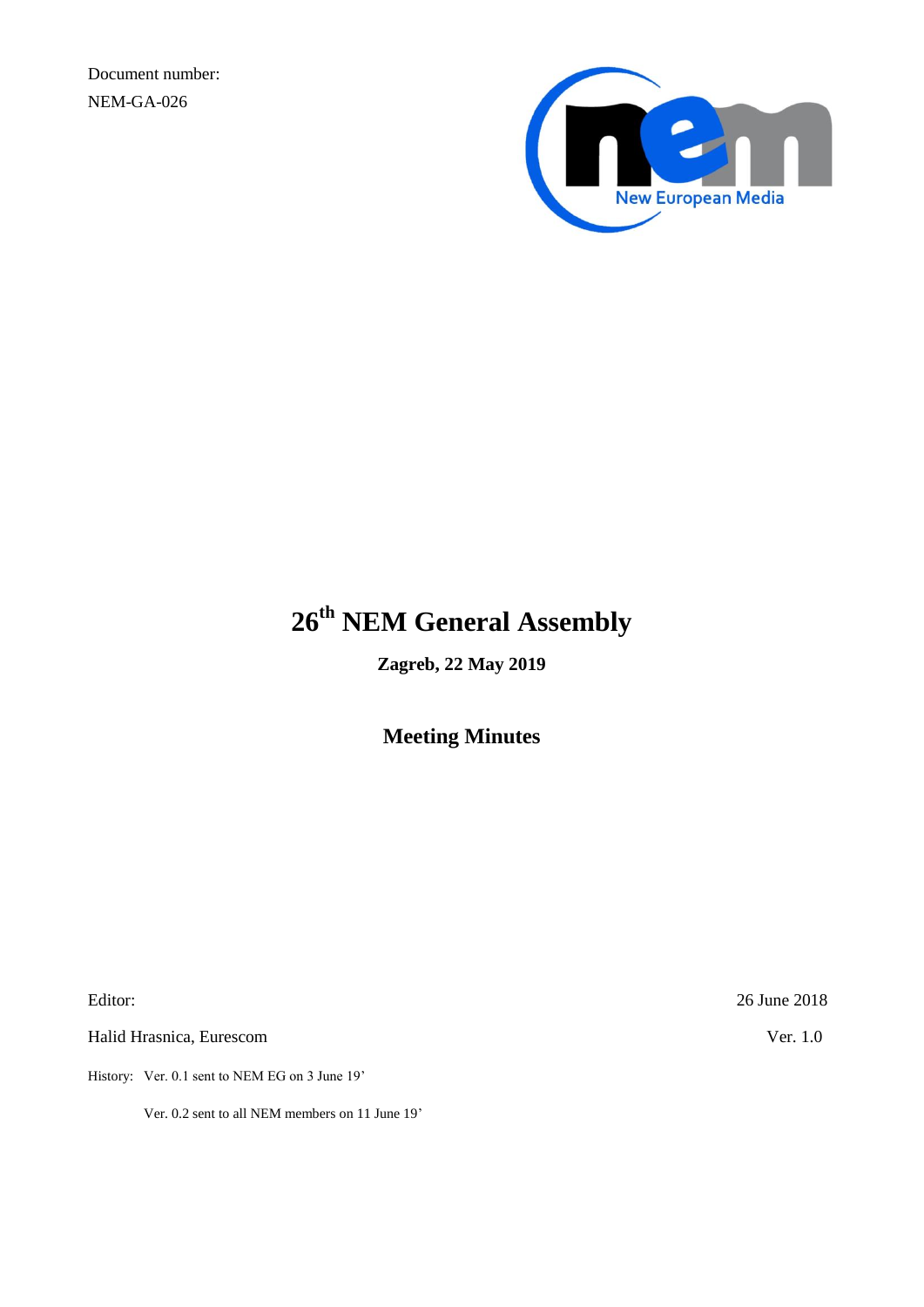# <span id="page-1-0"></span>**Table of Contents**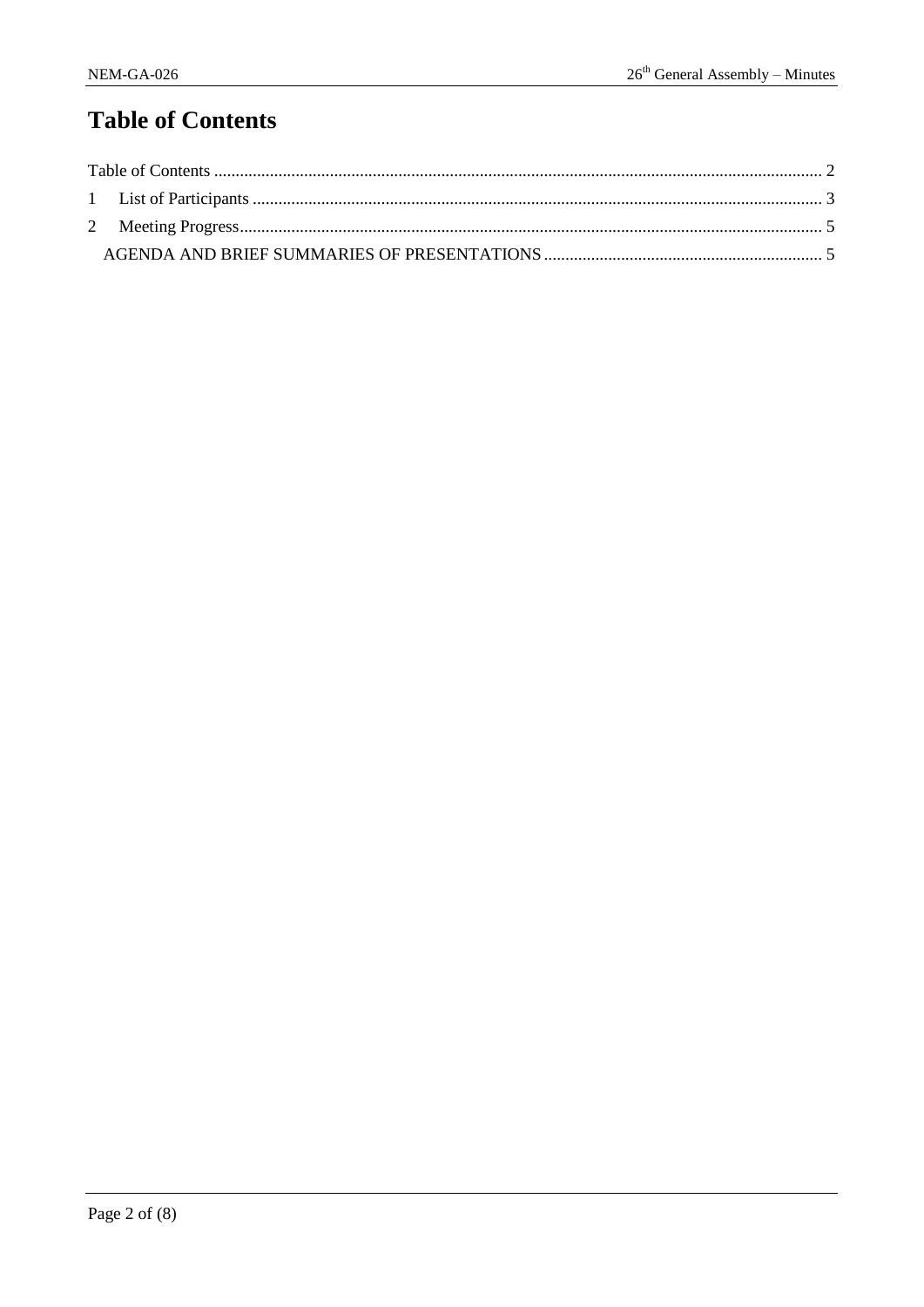# <span id="page-2-0"></span>**1 List of Participants**

| <b>Firstname</b> | Lastname        |
|------------------|-----------------|
| Pierre-Yves      | Danet           |
|                  | Nixon           |
| Morgan           | Boucher         |
| Tibor            | Balogh          |
| jean-baptiste    | Bini            |
| Joe Manuel       | Menéndez        |
| Simon            | Spielmann       |
| Patricia         | Castillo        |
| Federico         | Alvarez         |
| Giacomo          | Inches          |
| Luis             | Almeida         |
| Simone           | Lippold         |
| Martin           | Alain           |
|                  | Zarpalas        |
| Petros           | Daras           |
| Pablo            | Cesar           |
| Valia            | Merino          |
| Inaki            | Martinez        |
| Andrea           | Nikolai         |
| Thorsten         | Herfet          |
| Sergi            | Fernandez Langa |
| Rahim            | Valia           |
| Mario            | Montagud        |
|                  | Dabrowski       |
| Lucia            | D' Acunto       |
| Oliver           | Schreer         |
| Matkat           | Tamk            |
| Kristoffer       | Hammer          |
| Selma            | Rizvic          |
| Jozef            | Geurts          |
| Mike             | Matton          |
| Jon              | Arambarri       |
| Juergen          | Rattenberger    |
| Douglas          | Williams        |
| Fabio            | Sarraco         |
|                  | Liem            |
| Halid            | Hrasnica        |
| <b>Bart</b>      | Janssens        |
| Alexandru        | Stan            |
| Stephen          | Shaw            |
|                  | Fadanza         |
| Uwe              | Kuehhirt        |
| John             | Judge           |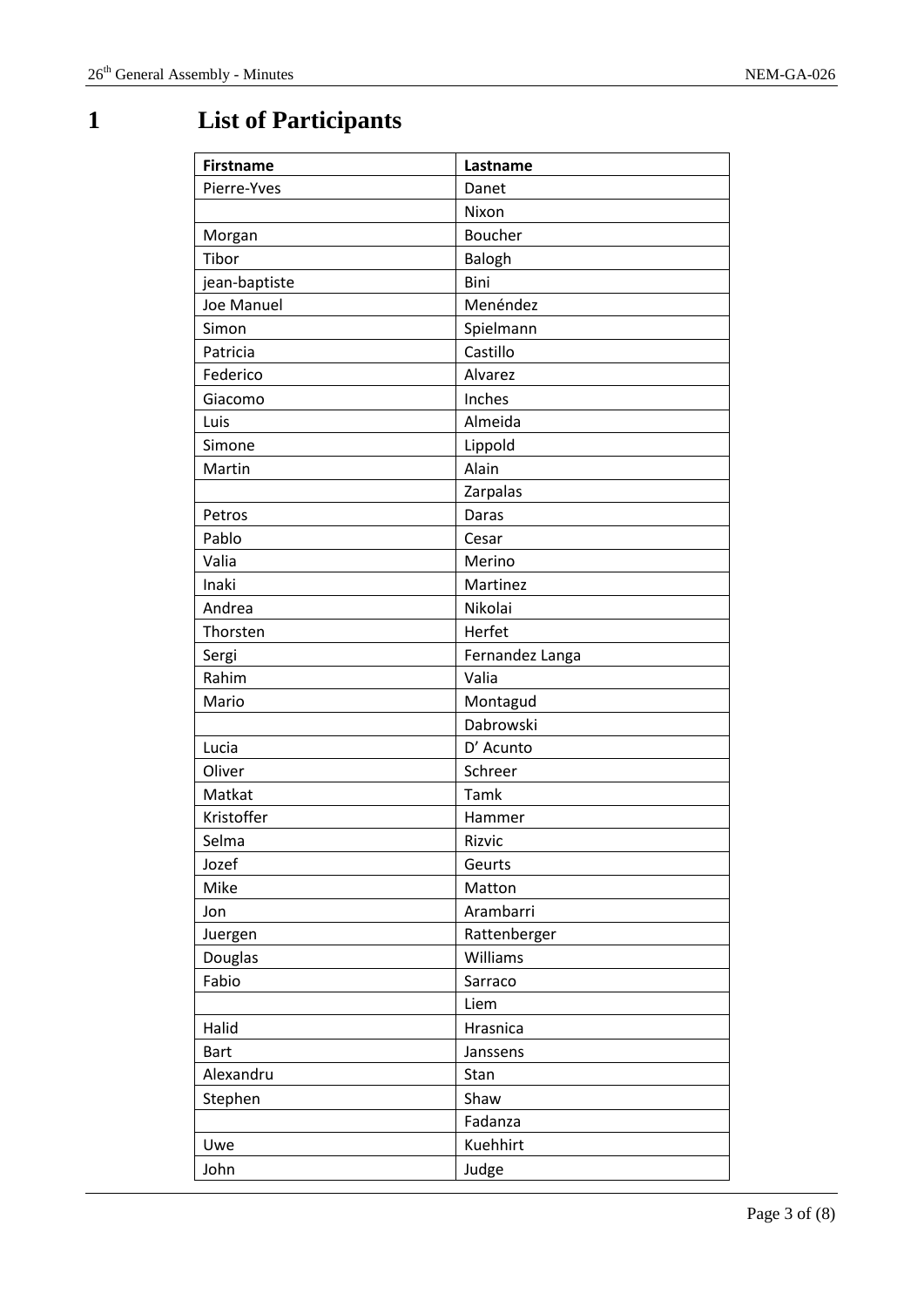| Thierry   | Baujard       |
|-----------|---------------|
| Gael      | Maugis        |
|           | Ceacero       |
|           | Courtney      |
|           | Hughes        |
| Keith     | Mellingen     |
| Izaguirre | Agurtzane     |
| Luk       | Overmeire     |
| Tanja     | Kojic         |
|           | Ramfos        |
| Jovanka   | Adzic         |
| Omar      | Niamut        |
|           | Fridolin      |
| Werner    | <b>Bailer</b> |
| David     | Gal-Regniez   |
| Paolo     | Soncini       |
| Didier    | Doyen         |
| Karim     | Dahdah        |
| Sven      | Semencic      |
| Silvia    | Boi           |
| Angel     | Sola          |
| Olivier   | <b>Braet</b>  |
| Darko     | Blazok-Broz   |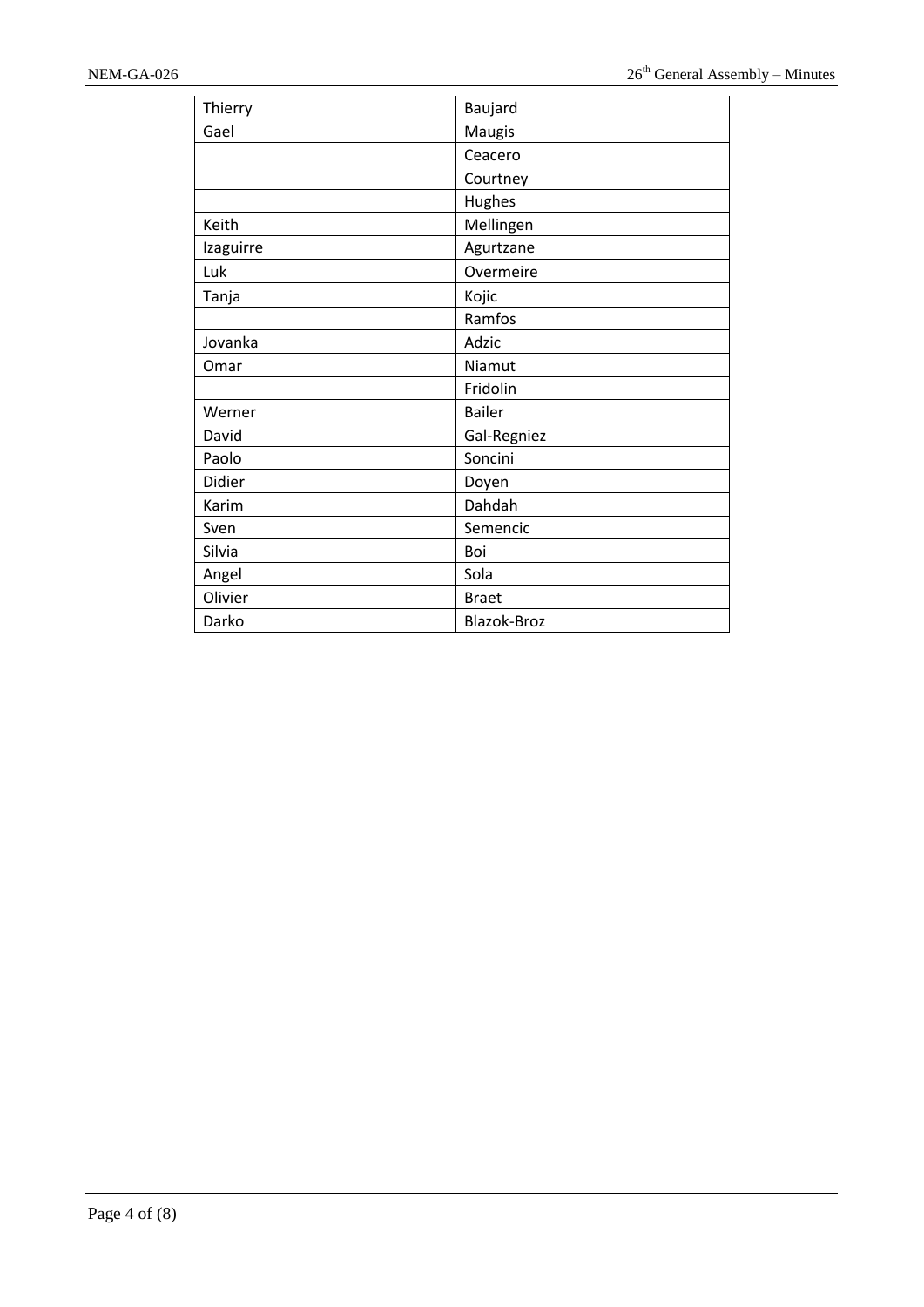## <span id="page-4-0"></span>**2 Meeting Progress**

**VENUE: Mimara Museum, Zagreb, Croatia**

**TIME:** 22 May 2018, 09:00 – 13:00

## <span id="page-4-1"></span>**AGENDA AND BRIEF SUMMARIES OF PRESENTATIONS**

### **Presentations from the General Assembly are available on the NEM website: [www.nem-initiative.org.](http://www.nem-initiative.org/)**

### **Welcome**, Morgan Bouchet (Orange, NEM Chairman)

Mr Jean- Morgan Bouchet welcomed participants of the 26<sup>th</sup> NEM General Assembly and presented an overview on recent activities of the NEM Initiative.

Mr Halid Hrasnica (Eurescom GmbH, NEM Secretariat) presented the meeting agenda, which was adopted.

## **Presentations from European Commission representatives on recent and future calls for project proposals in the scope of Horizon 2020**

- EC unit I.4: Media Convergence & Social Media, Peter Fries, Programme Officer Media & Social Media R&I, STARTS; EC Media Policy Directorate
- EC unit G.2: Interactive Technologies, Digital for Culture & Education Adelina Dinu, Project Officer at EC

The representatives of the two EC units presented results from recently concluded call for projects and provided indications on topics and budgets allocated for the relevant call for projects until end of Horizon 2020 framework program. The final definition of these calls for projects will be published on 9 July 2019.

#### **NEM positions and collaborations**

- 5G slice for media joint NEM / NetWorld2020 white paper, Pierre-Yves Danet (Head of collaborative research – Europe, Orange Labs)
	- o The position paper is a continuation of the joint NEM and NetWorld 2020 work on definition of requirements for future 5G networks from perspective of various media stakeholders. The presented paper is still open for further contributions from the NEM community.
- Discussion on possible collaboration with Big Data association, moderator: Bart Janssens (VRT)
	- o Scope and main working items of the Big Data Association have been presented as well as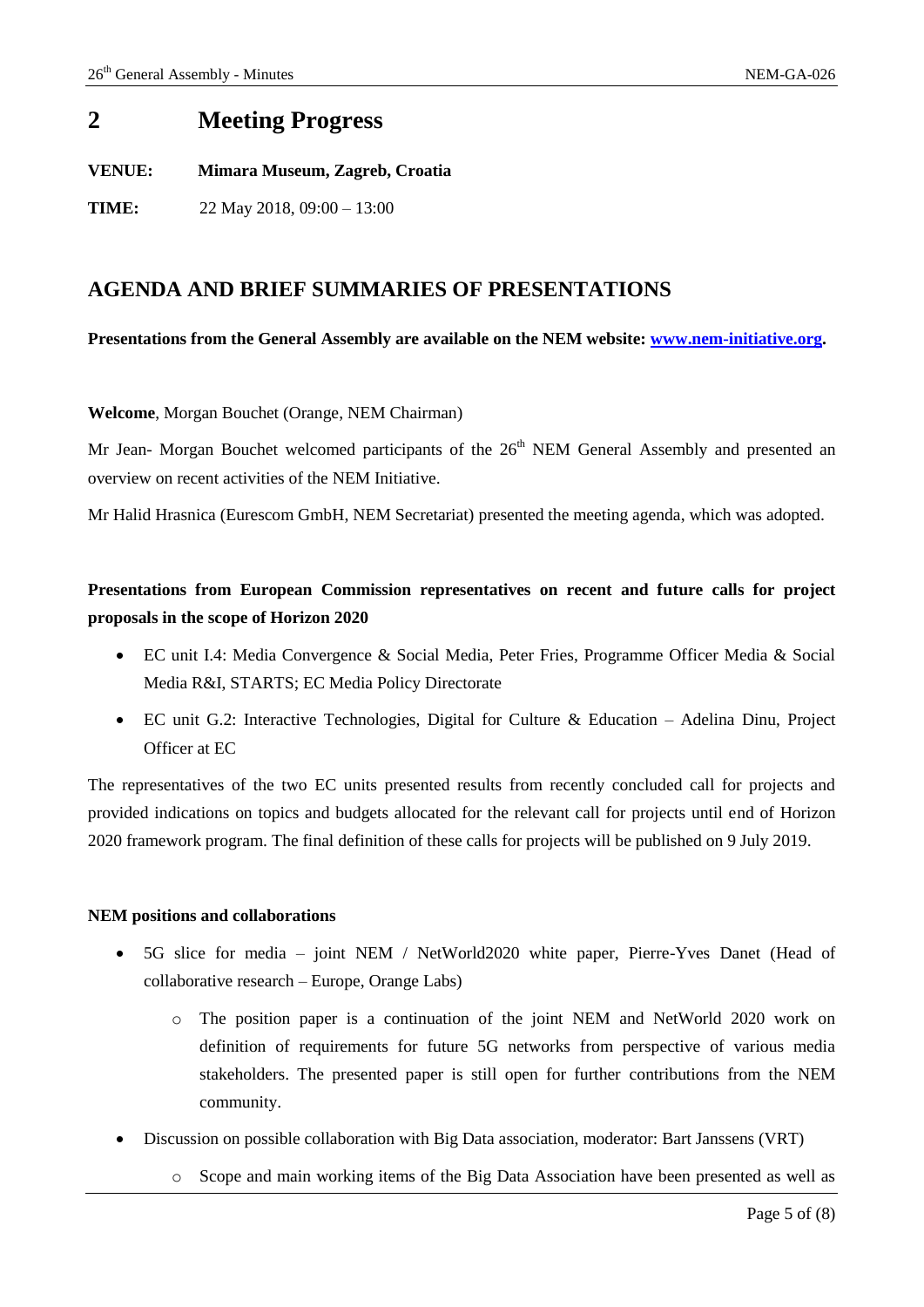opportunities for NEM to establish collaboration with the Big Data association on subjects of common interest. **The NEM members welcomed this idea and encouraged the NEM Steering Board to take the corresponding actions.**

- European manifesto on supporting innovation for the cultural and creative sectors, Simone Lippold (Frankfurt Book Fair)
	- o The manifesto and further related activities led by Frankfurt Book Fair have been presented.

#### **New NEM mission**

- Presentation of initial NEM mission document, by Mike Matton (VRT, NEM Vice-chair Media industry engagement)
	- o The initial mission document and principles adopted for its creation have been presented, as elaborated to date by a dedicated working group. The intention is to provide the final version of the mission document in September 2019 and proceed with establishment of a common NEM vision until end of the year. **The principles for establishment of the NEM mission document have been endorsed by the General Assembly.**
- Towards a New European Media Partnership, by Sergi Fernandez Langa (i2cat, NEM Vice-chair Strategy)
	- o The presentation was dedicated to establishment of a partnership between the European media industry and relevant public bodies, such as EC. Even creation of a typical PPP in the next EC frame program (Horizon Europe – FP9) seems to be difficult to achieve because of timing issues to propose it and longer time needed for the community to define and lobby efficiently for a such program, it is important to elaborate all possible opportunities to represent the media related topics in the coming framework program. The NEM Steering Board will continue the discussion on establishment of the needed partnerships.

#### **NEM self-sustainability approach and service offering for NEM members**

- Presentation, by Simona D Rosa (T6 Ecosystems, NEM Vice-chair Liason)
- After presentation, the participants of the General Assembly had opportunity to discuss the subject within smaller groups created during the event, drawing the following main conclusions:

The question posed in the first group was:

Which are the services NEM should provide to its members? What do you expect as member of NEM and what you think is needed to increase NEM offer? Which are the services you are willing to receive or provide from/to NEM, if you had to pay a light membership fees?

#### It emerged that **Nem Summit is a good opportunity for networking but what is needed is:**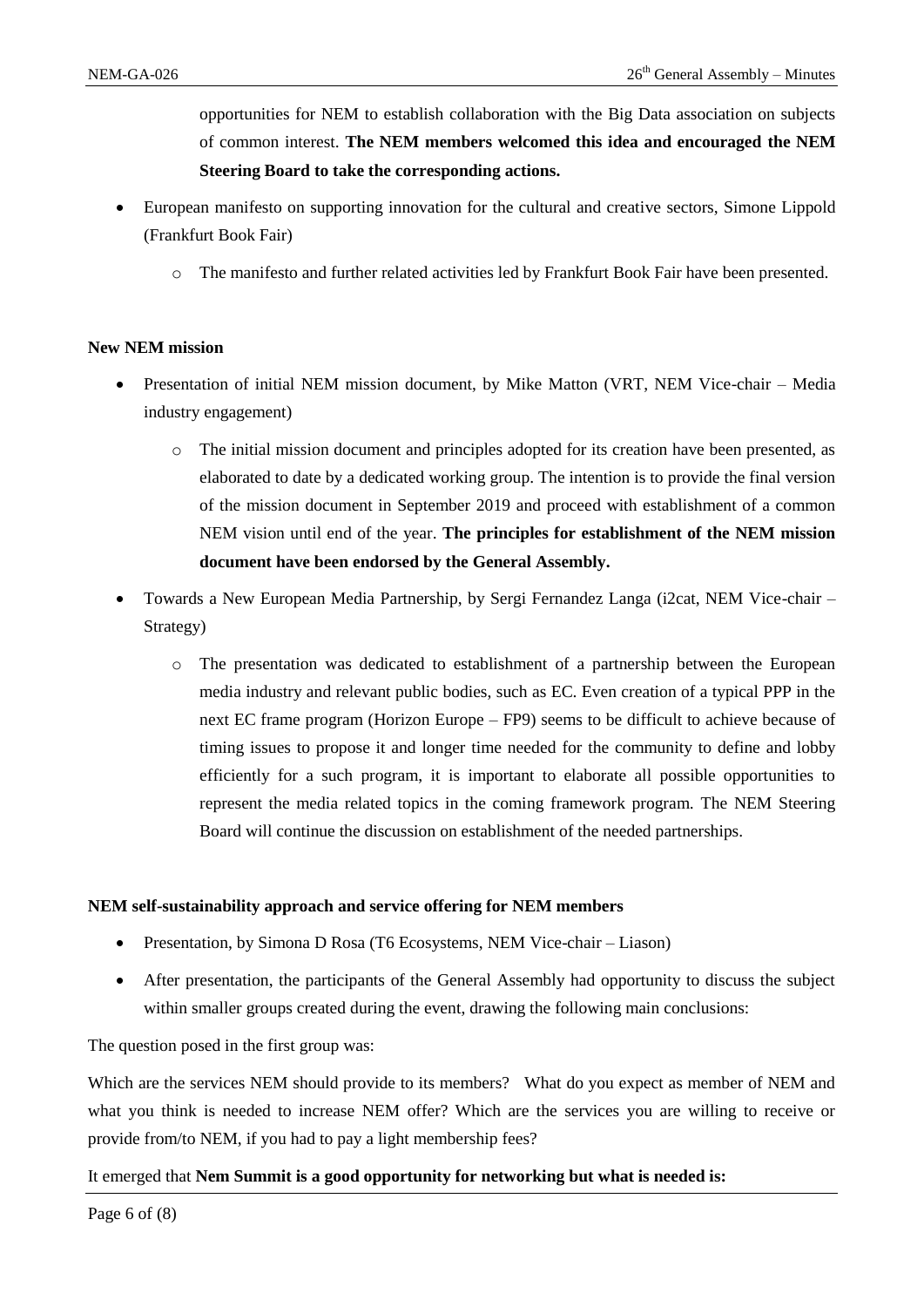- More events and networking initiatives are needed during the year
- More engagement from the community in vision papers, SRIA and other documents
- More engagement in thematic focus groups
- Increasing synergies among membres

#### Also, **specific services should be developed:**

- Newsletter containg info about EC calls, events and partner activities
- Database of Eu project on media to facilitate connections
- Matchmaking
- Partner search

Regarding **cooperation**, both national and international cooperation should be strengthened.

#### At International level**:**

- Promoting NEM presence in big events (IBC, NAB Show)
- Creating NEM actions toward US, China, India and other markets

#### At National level:

• Defining National ambassadors to make a stronger link between European stakeholders on media and CCIs and national players making pressure on national delegates

Finally, **NEM should work as an Innovation Hub,** strengthening the collaboration about and SMEs and big players.

#### **For SMEs:**

- 1. Facilitating access to corporate finance for SMEs
- 2. Create opportunities for SMEs to test their solutions within the NEM network

#### **For Big companies**:

1. Allowing big companies to understand what SMEs are developing having access to profiles and technologies

The second question was:

NEM is defining a sustainability strategy in order to be able to build up and provide services to its members. Do you think would be feasible to apply a fee? Which kind of fee are you willing to pay? Do you agree to have different level of fee?